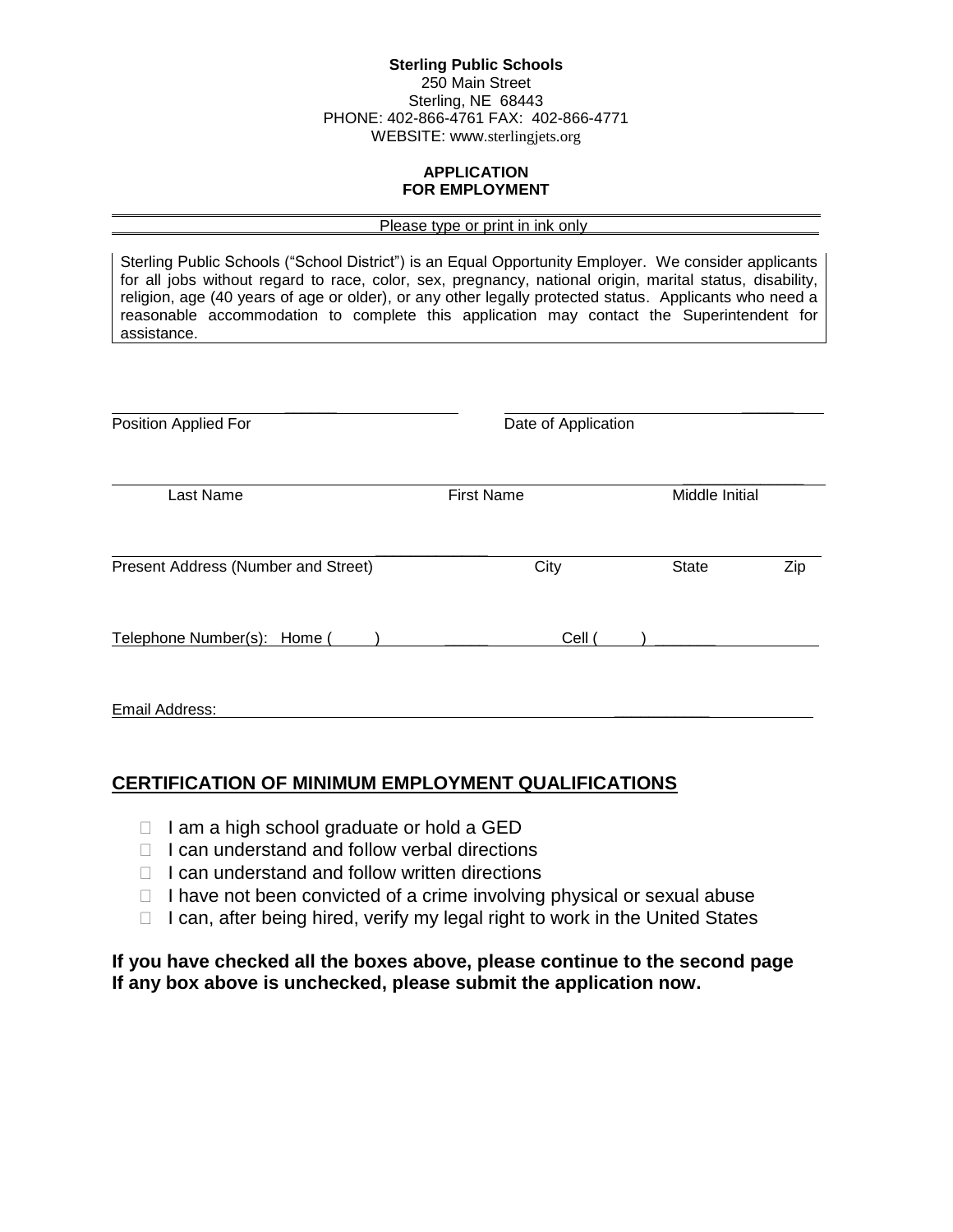| Are you under 18 years of age?<br>No Nestangling State State State State State State State State State State State State State State State State                                                                                      |
|---------------------------------------------------------------------------------------------------------------------------------------------------------------------------------------------------------------------------------------|
| If you are under the age of 18, you may need to supply the School District a work permit or limit your<br>hours to those permitted by law.                                                                                            |
| May we contact your current employer?<br>______ Yes _______ No                                                                                                                                                                        |
| Have you ever been terminated from employment? __________ Yes _________ No                                                                                                                                                            |
| Have you ever been notified of possible cancellation, termination or non-renewal<br>ot<br>employment? ______ Yes ________ No<br>If yes, please explain the circumstances:                                                             |
| Have you ever resigned to avoid being notified of possible cancellation, termination or non-renewal of<br>your employment?<br>$\rule{1em}{0.15mm}$ Yes<br>$\overline{\phantom{a}}$ No<br>If yes, please explain the circumstances:    |
| Have you ever had a complaint filed against you with the Professional Practices Committee of the<br>Nebraska Department of Education? ______ Yes ______ No<br>If yes, please explain the circumstances and the outcome:               |
| Specify days and hours for which you are available: ____________________________                                                                                                                                                      |
| Date available to start work?<br><u> and the second contract work</u> and the second contract of the second contract of the second contract of the second contract of the second contract of the second contract of the second contra |
| If the job you are applying for requires a valid driver's license, please complete the information below:                                                                                                                             |
| State ___________________  Regular _______ CDL ______<br>Number _________________________                                                                                                                                             |
| Do you have any relatives presently employed by the School District? _____ Yes _____ No                                                                                                                                               |
|                                                                                                                                                                                                                                       |
| Are you willing to work overtime if required?<br>______ Yes _______ No                                                                                                                                                                |
| Are you willing to work different shifts, if required? ________ Yes ________ No                                                                                                                                                       |
|                                                                                                                                                                                                                                       |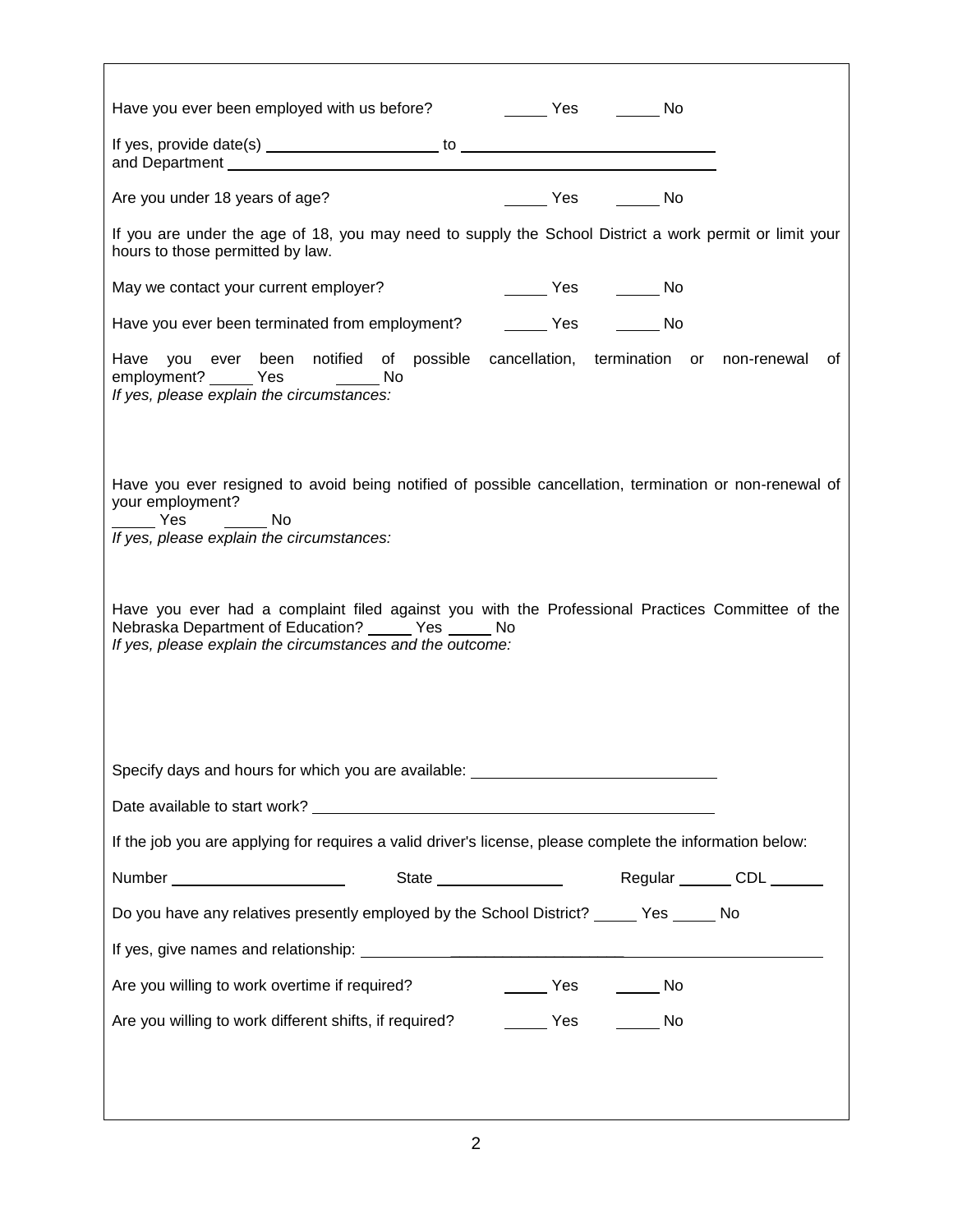IT IS THE POLICY OF THE SCHOOL DISTRICT TO CONDUCT A CRIMINAL HISTORY RECORD INFORMATION CHECK FOR ALL APPLICANTS AFTER THE SCHOOL DISTRICT MAKES A DETERMINATION THAT THE APPLICANT IS QUALIFIED FOR EMPLOYMENT AND PRIOR TO THE APPLICANT'S FIRST DATE OF EMPLOYMENT WITH THE SCHOOL DISTRICT. If selected as a final candidate, you will be required to disclose your criminal history or record. Convictions are not an automatic bar from employment, but will be considered as part of the totality of your suitability. You will not be required to disclose any offense for which the record has been sealed. The School District will not ask you to disclose the contents or details of any sealed records if any sealed records exist.

## **EMPLOYMENT EXPERIENCE**

#### **Start with your current or last job and complete the information below. (Attach additional sheets if necessary)**

| <b>Employer Name</b>               | Address (Street, City, Zip) | Employed From |      | To                   |
|------------------------------------|-----------------------------|---------------|------|----------------------|
| Job Title                          | Supervisor                  |               |      | Supervisor Phone No. |
| Starting Wage Ending Wage          | Reason for Leaving          |               |      |                      |
| Summarize nature of work performed |                             |               |      |                      |
|                                    |                             |               |      |                      |
| <b>Employer Name</b>               | Address (Street, City, Zip) | Employed      | From | To                   |
|                                    |                             |               |      |                      |
| Job Title                          | Supervisor                  |               |      | Supervisor Phone No. |

| <b>Employer Name</b>               | Address (Street, City, Zip)<br>Employed From |  |                      | To |
|------------------------------------|----------------------------------------------|--|----------------------|----|
| Job Title                          | Supervisor                                   |  | Supervisor Phone No. |    |
| Starting Wage Ending Wage          | Reason for Leaving                           |  |                      |    |
| Summarize nature of work performed |                                              |  |                      |    |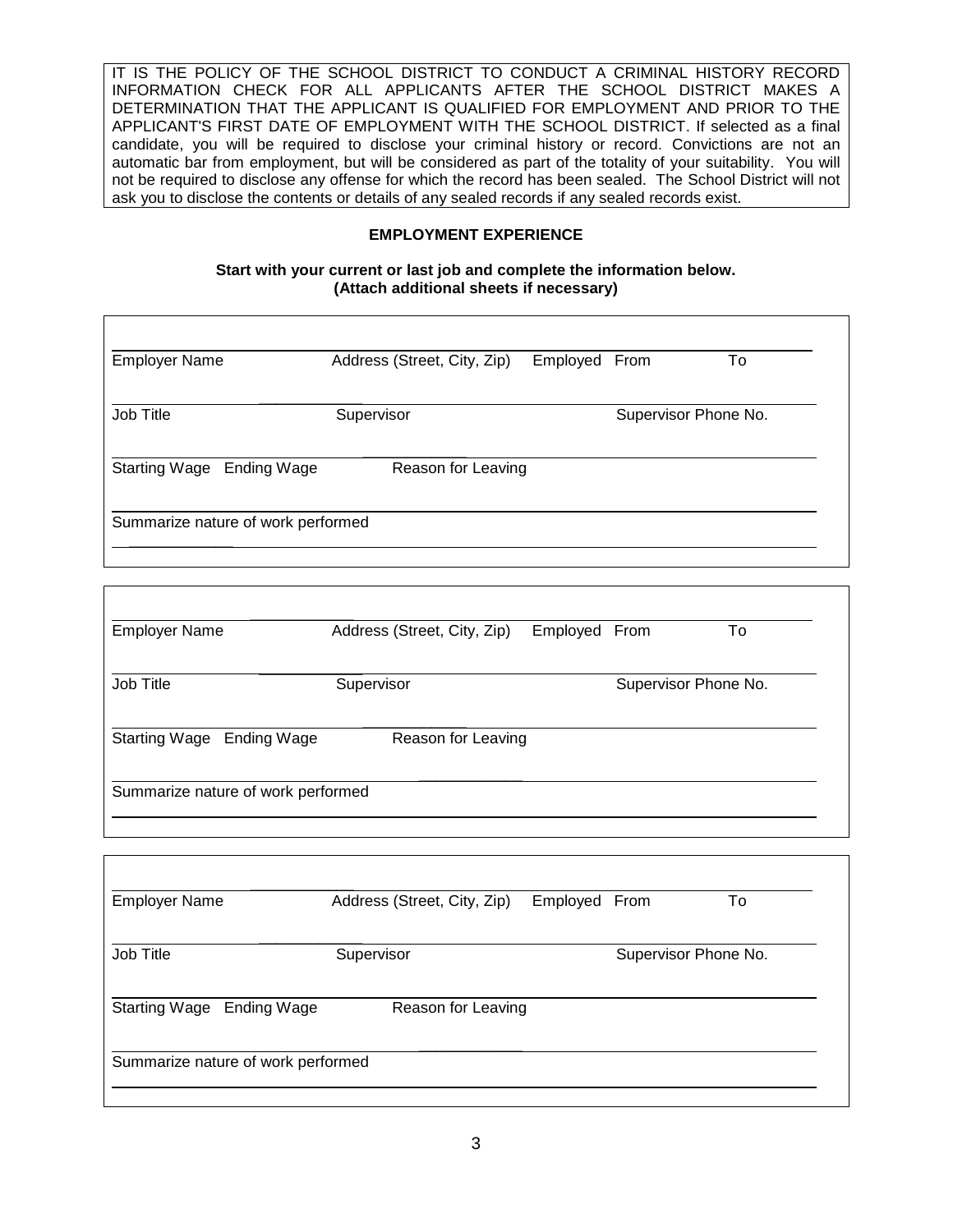| <b>Employer Name</b>               | Address (Street, City, Zip) | Employed From |  | To |
|------------------------------------|-----------------------------|---------------|--|----|
| Job Title                          | Supervisor                  |               |  |    |
| Starting Wage Ending Wage          | Reason for Leaving          |               |  |    |
| Summarize nature of work performed |                             |               |  |    |

| Have you served in the United States Armed Forces?  | Yes | No                                                                                                                                                                                                                             |  |
|-----------------------------------------------------|-----|--------------------------------------------------------------------------------------------------------------------------------------------------------------------------------------------------------------------------------|--|
| If yes, please give dates of military service: From |     | To the contract of the contract of the contract of the contract of the contract of the contract of the contract of the contract of the contract of the contract of the contract of the contract of the contract of the contrac |  |
|                                                     |     |                                                                                                                                                                                                                                |  |
| Summarize nature of work performed:                 |     |                                                                                                                                                                                                                                |  |
|                                                     |     |                                                                                                                                                                                                                                |  |
| Are you claiming veterans' preference?              | Yes | No                                                                                                                                                                                                                             |  |

If yes, a copy of your DD Form 214 must be attached to this application and additional documentation must be provided upon request to determine eligibility. The School District shall give a preference to eligible veterans, veterans' spouses, and/or servicemembers' spouses as required by law. If employment is conditioned on passing an examination, eligible individuals who obtain passing scores on all parts or phases of the examination shall have five percent added to their passing score if a claim for such preference is made on the application. An additional five percent shall be added to the passing score of any disabled veteran.

#### **EDUCATIONAL BACKGROUND (Attach additional sheets if necessary)**

| High School Name and Location |  | 9 10 11 12<br>(mark highest grade completed)                                                                   |  |  |
|-------------------------------|--|----------------------------------------------------------------------------------------------------------------|--|--|
| <b>Community College</b>      |  | School / Location Course of Study                                                                              |  |  |
|                               |  | No Degree Obtained? Canada State State State State State State State State State State State State State State |  |  |
| Trade School                  |  | School / Location Course of Study                                                                              |  |  |
| Graduated? Yes                |  | No Degree Obtained? _____ Yes _____ No                                                                         |  |  |
| College / University          |  | School / Location Course of Study                                                                              |  |  |
| Graduated? ______ Yes         |  | No Degree Obtained? No No No                                                                                   |  |  |
| Seminars / Other              |  | Please describe                                                                                                |  |  |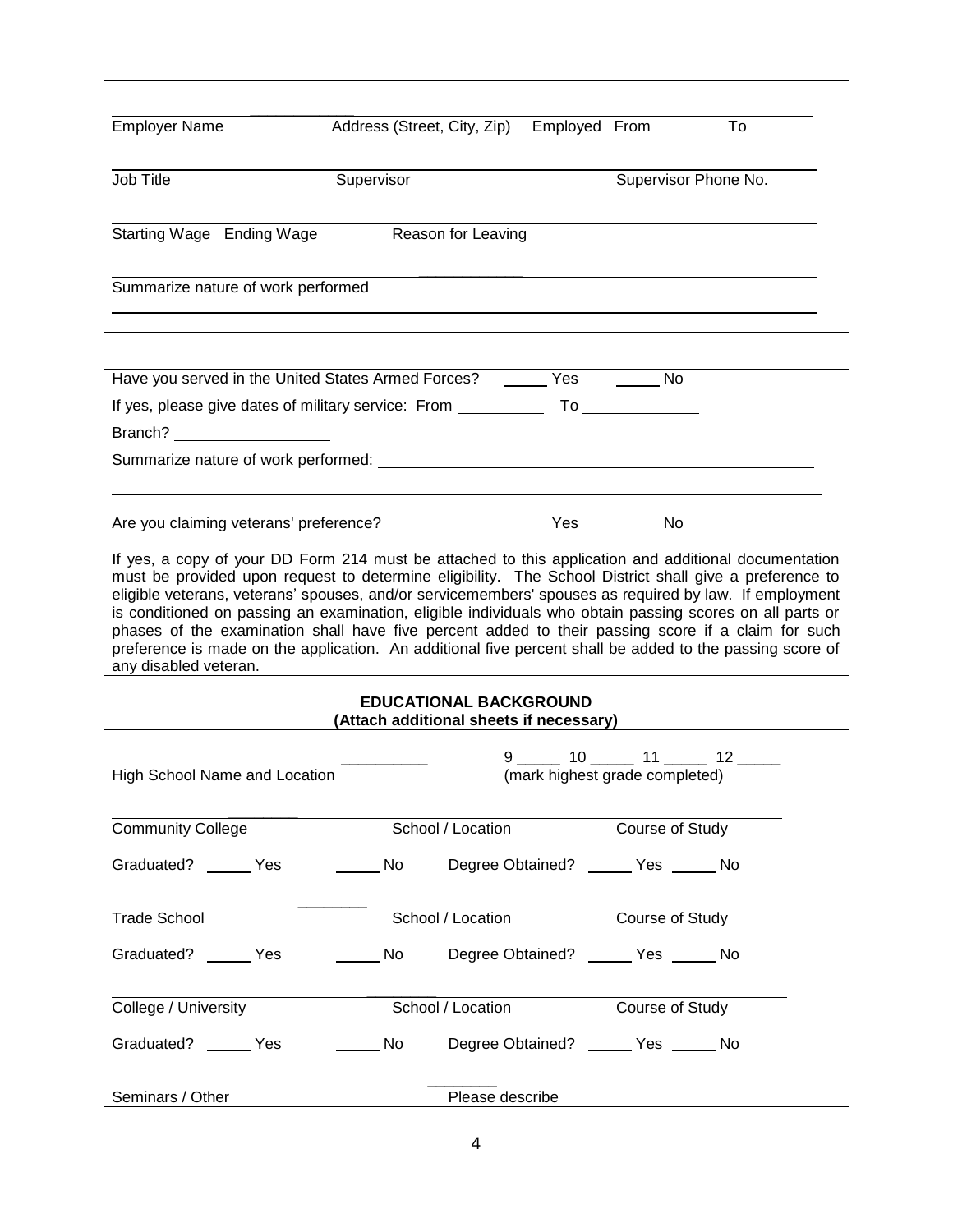#### **SPECIAL SKILLS**

Computer Skills (please explain your level of proficiency below):

| Use the space below to summarize other relevant experience, skills, background, training and |  |
|----------------------------------------------------------------------------------------------|--|
|                                                                                              |  |
| qualifications that you feel make you especially suited for work with the School District.   |  |
|                                                                                              |  |
|                                                                                              |  |
|                                                                                              |  |
|                                                                                              |  |
|                                                                                              |  |
|                                                                                              |  |
|                                                                                              |  |
|                                                                                              |  |
|                                                                                              |  |
|                                                                                              |  |
|                                                                                              |  |
|                                                                                              |  |
|                                                                                              |  |
|                                                                                              |  |
|                                                                                              |  |

**REFERENCES (List three individuals familiar with your work ability. Do not include relatives.)**

| Name | Address (Street, City, Zip) | Phone No. | Relationship to Person |
|------|-----------------------------|-----------|------------------------|
| Name | Address (Street, City, Zip) | Phone No. | Relationship to Person |
| Name | Address (Street, City, Zip) | Phone No. | Relationship to Person |

#### **APPLICANT'S STATEMENT**

I certify that answers given in this application are true and complete to the best of my knowledge. I understand that false, misleading or omitted information given in my application or interview(s) may result in discharge.

Signature Date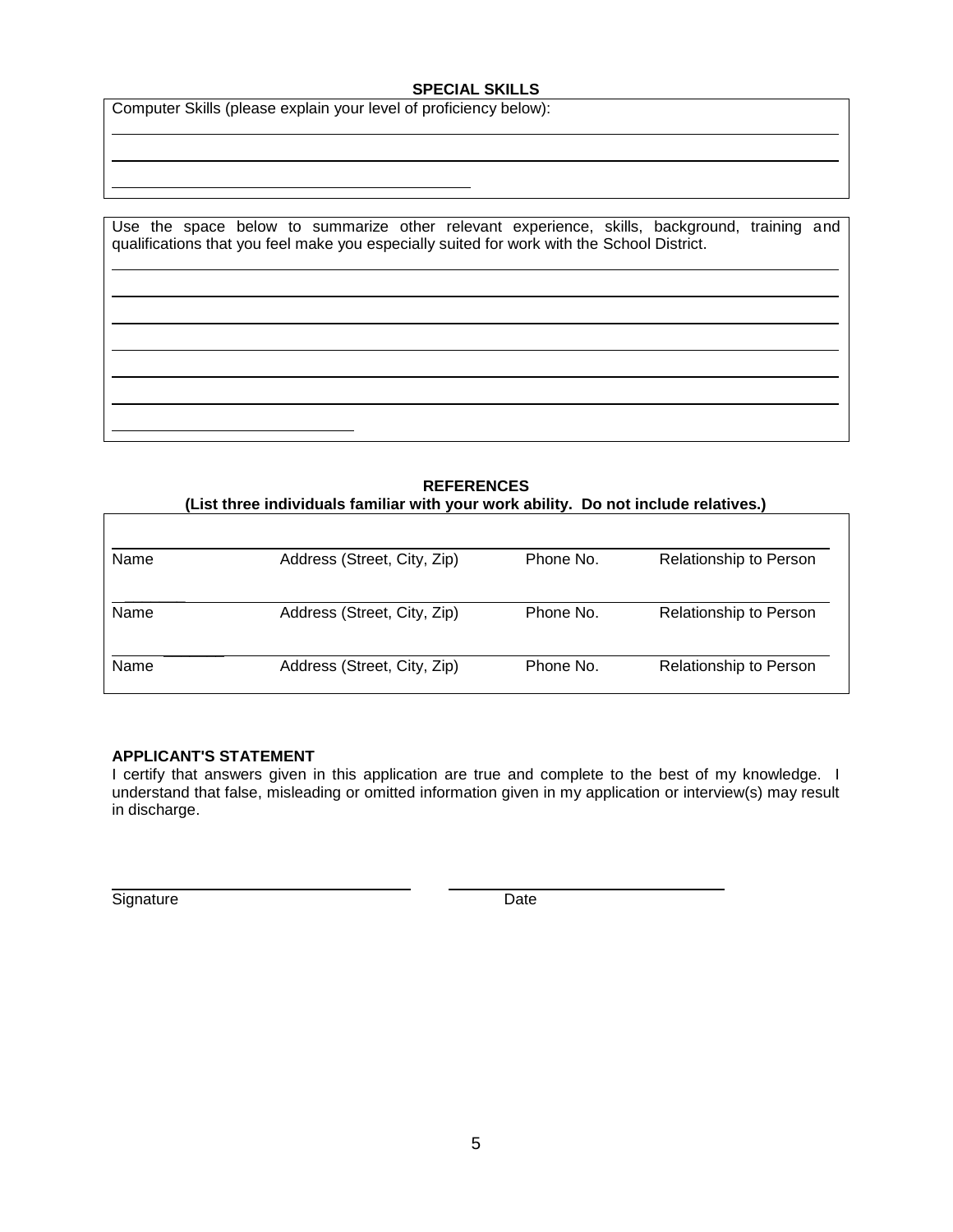# **CONSENT TO PROVIDE EMPLOYMENT HISTORY TO PROSPECTIVE EMPLOYERS**

**I, \_\_\_\_\_\_\_\_\_\_\_\_\_\_\_\_\_\_\_\_\_\_\_\_\_\_ (applicant), consent to any and all of my former employers to provide information regarding my employment to any prospective employer(s) who contact them.**

**I consent to the disclosure of the following information about me by any and all of my former employers:** 

- **1. Date and duration of employment;**
- **2. Pay rate and wage history on the date of receipt of this consent;**
- **3. Job description and duties;**
- **4. The most recent written performance evaluation prepared prior to the date of the request for information and provided to me during the course of my employment;**
- **5. Attendance information;**
- **6. Results of drug or alcohol tests administered within one year prior to the request for information;**
- **7. Threats of violence, harassing acts, or threatening behavior related to the workplace or directed at another employee;**
- **8. Whether I was voluntarily or involuntarily separated from employment and the reasons for the separation; and**
- **9. Whether I am eligible for rehire.**

**The consent is valid for six months from the date of my signature below.**

**\_\_\_\_\_\_\_\_\_\_\_\_\_\_\_\_\_\_\_\_\_\_\_\_ \_\_\_\_\_\_\_\_\_\_\_\_\_\_\_\_\_\_\_\_\_\_\_\_ \_\_\_\_\_\_\_\_\_\_\_\_\_\_ Printed Name Signature Date**